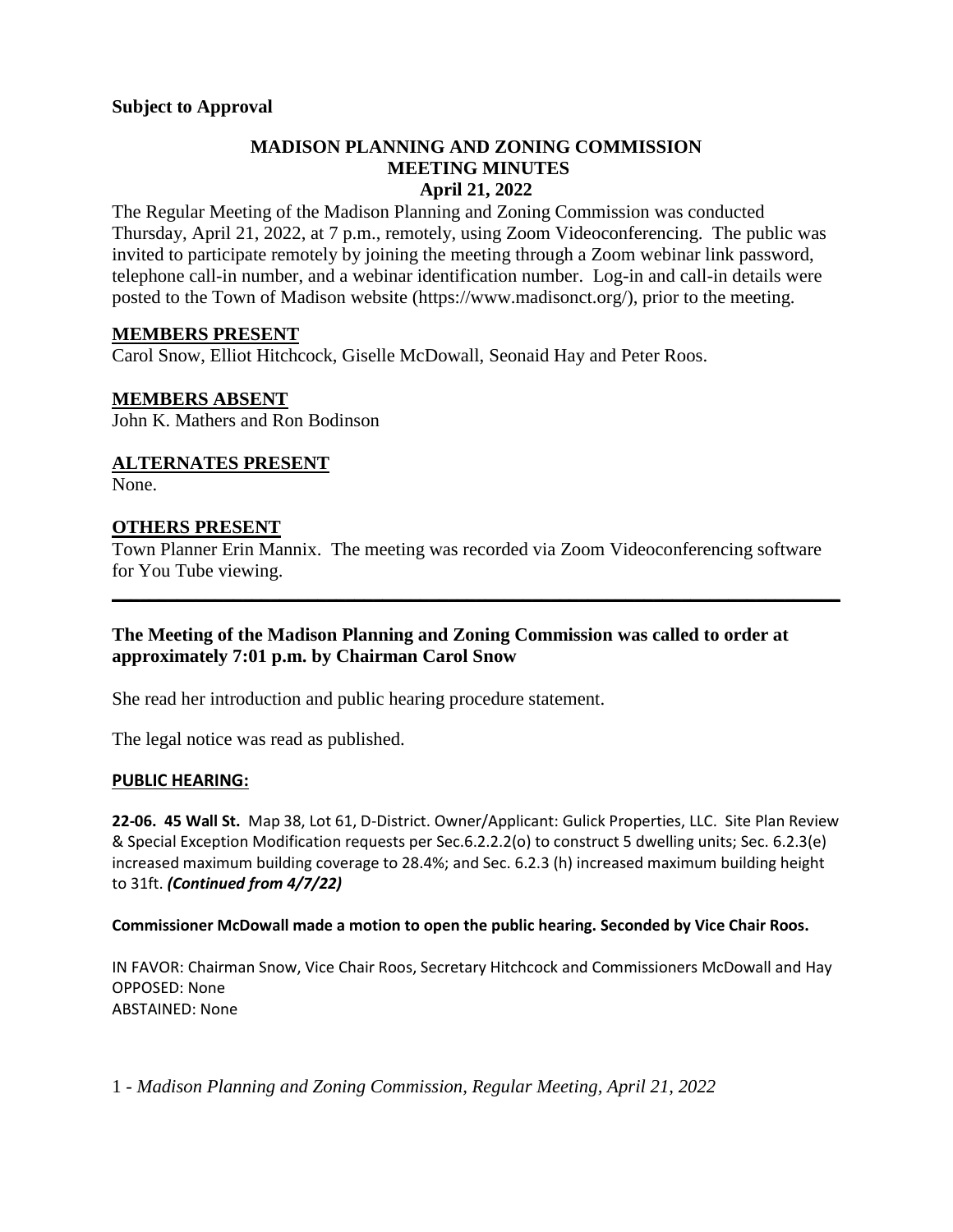Mrs. Mannix states the applicant is granting the commission an extension of 65 days to continue the public hearing to address other items proposed in the project.

### **Vice Chair Roos made the motion to continue the public hearing to June 16, 2022. Seconded by Commissioner Hay.**

IN FAVOR: Chairman Snow, Vice Chair Roos, Secretary Hitchcock and Commissioners McDowall and Hay OPPOSED: None ABSTAINED: None

**22-07. 20 Island Avenue**. Map 27, Lot 35; R-2 District; Applicant: Town of Madison; Special Exception Modification per Section 4.7 of the Madison Zoning Regulations

#### **Vice Chair Roos made a motion to open the public hearing. Seconded by Commissioner Hay.**

#### **Commissioner McDowall recused herself from the public hearing.**

Mrs. Mannix, Town Planner presented the application in absence of the First Selectwoman. She states the Town is seeking to amend special exceptions #97-11 (granted in 1997) and #97-61D (granted in 1998) to eliminate the following conditions – (1) modular classroom removal by June 30, 2007 and yearly status reports to the P&Z commission. The February 2022 referendum title search showed the structures are not in compliance with the above referenced special exception approvals. Currently, the portable classrooms are being used by the Towns lessee, OLM Prep School. Removal of these conditions would allow future use of the modular.

Vice Chair Roos asked why was a specific deadline added to the special exception. Mrs. Mannix states she is not sure but there were concerns about the growing number of students and not having a permanent solution. Commissioner Hay asked what is the projected lifespan of the modular, and if a new modular could be installed or removed. Mrs. Mannix states any replacement or removal of the structure would require return to the commission. Vice Chair Snow asked about the condition of the modular. Mrs. Mannix states she is not qualified to answer but the buildings looked to be maintained and they are currently being used. The hearing was then opened to the public for questions/ comments.

Sarah Evans, 56 Island Ave would like additional plants or maintained tress to be installed to screen her property from the site before the commission approves this special exception as her property is located by the playground. She further states, the discussion of the playground is relevant to the discussion of the modular units, because the overall occupancy of the property has increased substantially, because of the modular units.

Rosalyn Cama, 31 Island Ave asked if the scope of the application could be reviewed again.

### **Commissioner Hay made a motion to close the public hearing, seconded by Vice Chair Roos.**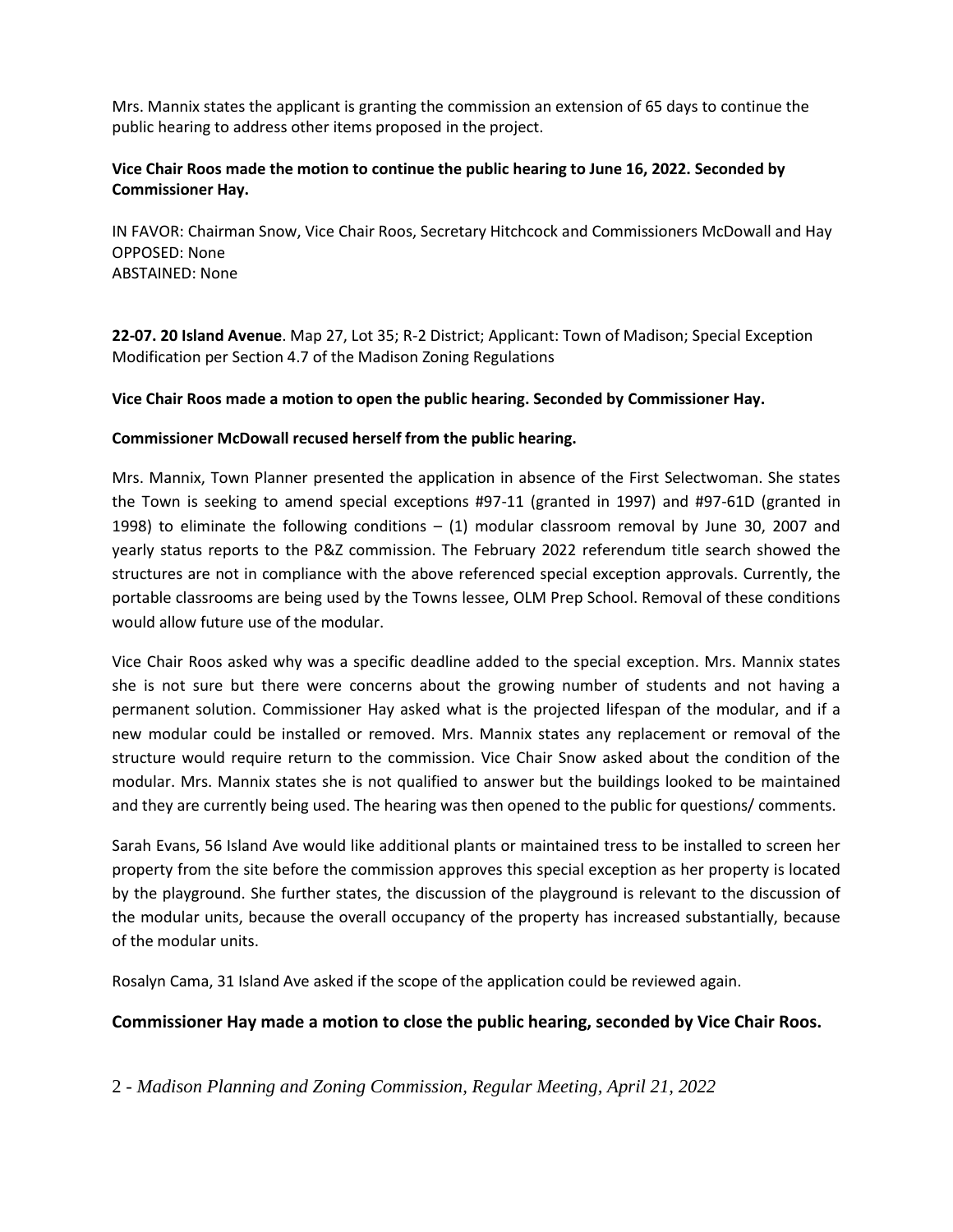IN FAVOR: Chairman Snow, Vice Chair Roos, Secretary Hitchcock and Commissioner Hay OPPOSED: None ABSTAINED: None

### **Deliberation of Public Hearing item**

For clarification, Commissioner Hay asked if the commission was solely deliberating on the modular classroom; Chairman Snow states that is her understanding as the special exception pertains to the modular. Secretary Hitchcock states he has no issues with the conditions in the original approval as he feels the playground does not pertain to this application. Vice Chair Roos thinks if the applicant is asking the date of June thirtieth to be removed, then in granting that, the Commission can require more screening; he wonders if that is within their purview with respect to special exceptions. Mrs. Mannix states the Commission does have a level of discretion in placing conditions on special exception approvals. Commissioner Hay states the screening was about the extension of the building towards the houses to the south and the west and has no issues with the application. After further deliberations, the following motion was made.

**Secretary Hitchcock made the motion to approve the application submitted with the removal of the 2 conditions – 1. Modular classroom removal by June 30, 2007; and 2. Yearly status reports to the Planning & Zoning Commission. Seconded by Commissioner Hay.**

IN FAVOR: Chairman Snow, Secretary Hitchcock and Commissioner Hay OPPOSED: Vice Chair Roos ABSTAINED: None

### **REGULAR MEEETING:**

# **a. Pending Application(s)**

**22-11. Wildwood Subdivision.** Map 5, Lot 21; RU-1 District; Owner/Applicant: Hilary and Michael Delaney; Lot Line Revision/Sub-division Modification 3 lot subdivision. *(Request for Action)*

Present for application– James Galligan (professional engineer with Nafis and Young, representing Mr. & Mrs. Delaney), Michael Delaney (owner), Nafis and Young.

The applicant revised the lot lines and the adjustments comply with the zoning regulations and were done to balance out the lot area and frontage between the three lots. The Inland Wetlands and Watercourses Agency reviewed the lot line revisions and approved regulated activities to develop the individual lots at their last meeting on April 4, 2022.

**Vice Chair Roos VOTED that the Madison Planning & Zoning Commission approve application # 21-11 Wildwood Subdivision, Map 5, Lot 21, RU-1 District, Owner/Applicant: Hilary & Michael Delaney; lot line revision/subdivision modification 3 lot subdivision as shown on "Lot Line Revision Map, Proposed**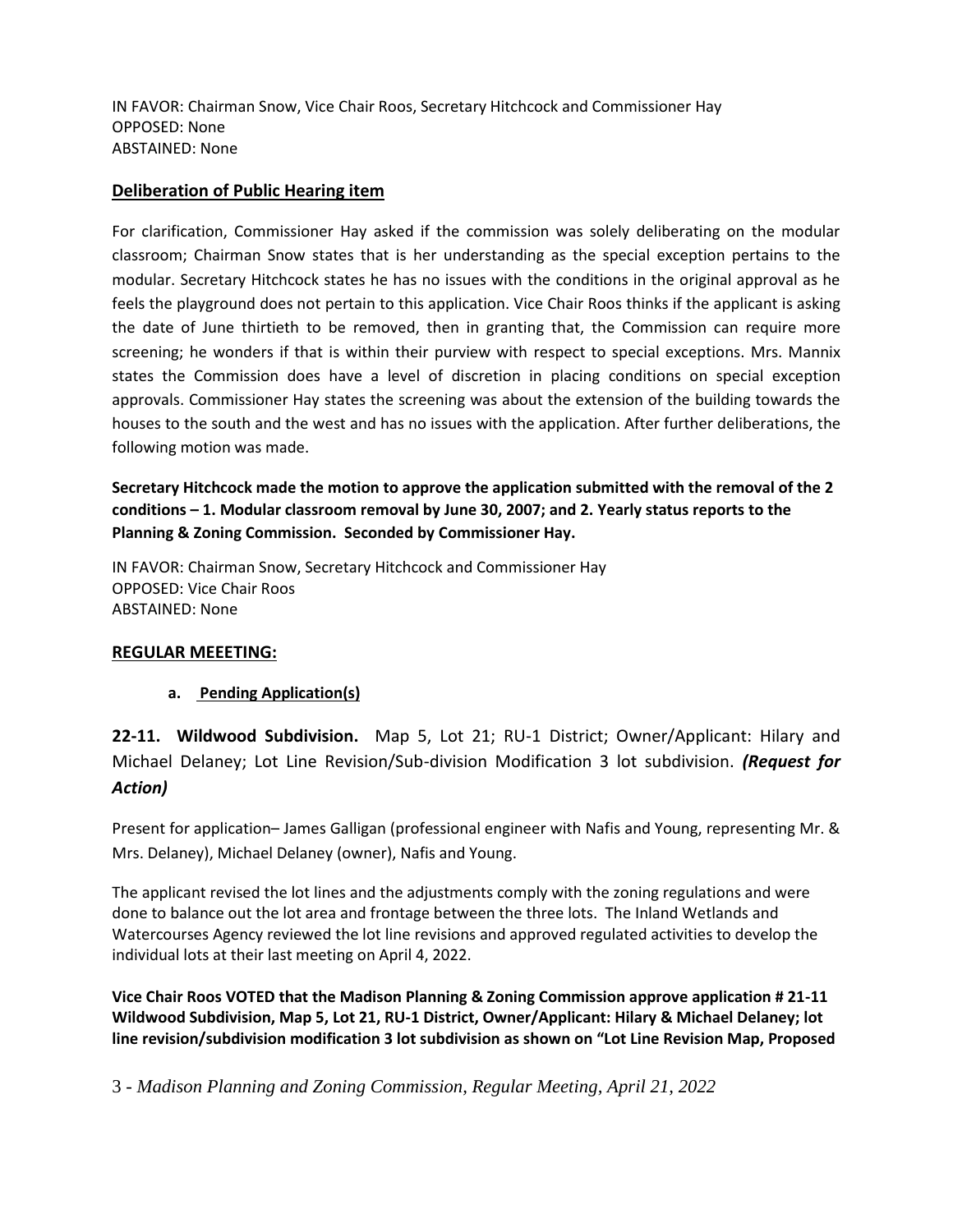**Wildwood Ave Subdivision" Map 54, Block 21, prepared for Michael & Hilary Delaney, by Nafis & Young Engineers, Inc. dated revised March 11, 2022 with the following conditions:**

- **1. That all easement language be submitted for review by the Land Use Dept prior to filing record subdivision map on the Land Records;**
- **2. That a stormwater maintenance plan for the swales be submitted for review by the Land Use Dept prior to filing record subdivision map on the Land Records;**
- **3. That the fee-in-lieu of open space dedication, for a total of \$26,850.00 be submitted in accordance with CGS 8-25.**

**This application is approved based upon the findings that it complies with the Madison Subdivision regulations. This approval is effective on May 6, 2022 and upon filing of the record re-subdivision map on the land records.** 

**Seconded by Commissioner McDowall.**

IN FAVOR: Chairman Snow, Vice Chair Roos, Secretary Hitchcock and Commissioners McDowall and Hay OPPOSED: None ABSTAINED: None

# **b. Receipt(s):**

**22-09DVD. 761 Boston Post Rd.** Map 38, Lot 96; DVD; Owner: Davis Realty; Applicant: Harold L, Blank/Madison Arts Cinema; Major Alteration in the Downtown Village District per Section 30 for digital sign. *(Scheduled for Public Hearing 5/19/22)*

# *Received by the commission.*

**22-12. 251 Boston Post Rd.** Map 35, Lot 53; R-1 District; Applicant: Frasher Lulja Petition for Regulation Amendment to Madison Zoning Regulations Section 4 to allow restaurant use. *(Scheduled for Public Hearing 5/19/22)*

*Received by the commission.*

# **DISCUSSION:**

**353 Boston Post Rd**. Map 36, Lot 53 R-1 District; Long Hill Development, LLC; Pre-application meeting regarding Barberry Farm Planned Development District.

Present for application -Attorney Majorie Shansky, Chuck Mandel, engineer and Tony Bolduc from Thomas A. Stevens; Principals of Long Hill Development – Adam Greenberg & Timothy Herbst

4 - *Madison Planning and Zoning Commission, Regular Meeting, April 21, 2022* Attorney Shansky states this is a pre-application meeting about a planned development district. On a parcel of about 12 acres they are proposing to construct 22 dwelling units. The path for development includes seeking a minor text amendment to Section 32 wetlands application; in the event of approval of